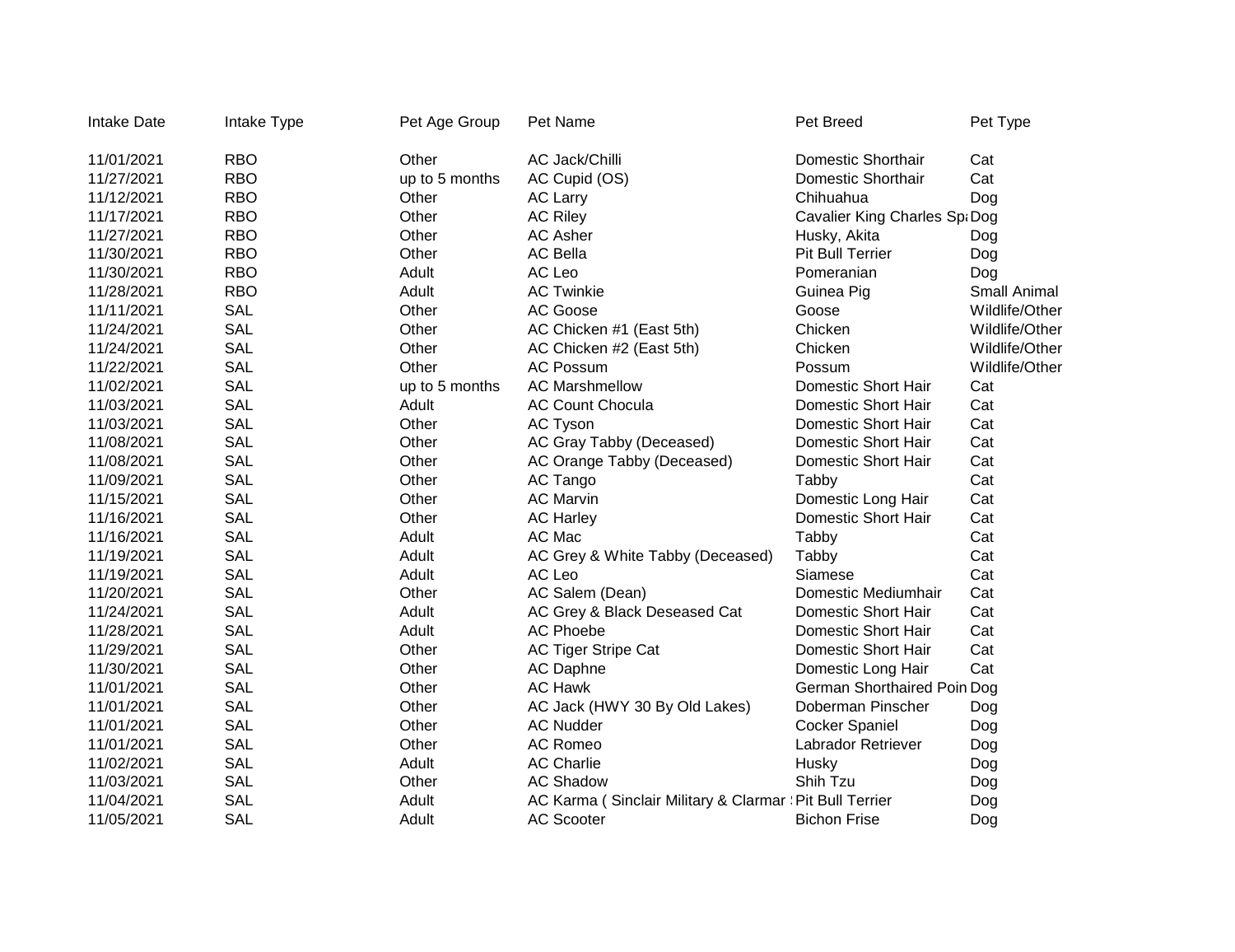| 11/06/2021 | <b>SAL</b>     | Other | <b>AC Blitz</b>            | <b>Pit Bull Terrier</b>          | Dog |
|------------|----------------|-------|----------------------------|----------------------------------|-----|
| 11/06/2021 | <b>SAL</b>     | Other | <b>AC Loki</b>             | <b>Pit Bull Terrier</b>          | Dog |
| 11/06/2021 | <b>SAL</b>     | Adult | <b>AC Stella</b>           | German Shepherd Dog              | Dog |
| 11/13/2021 | <b>SAL</b>     | Adult | <b>AC Brutis</b>           | Doberman Pinscher                | Dog |
| 11/13/2021 | <b>SAL</b>     | Other | AC Freeway (AC Chepe)      | Havanese                         | Dog |
| 11/13/2021 | SAL            | Adult | AC Sweden (3rd Offense)    | Australian Shepherd              | Dog |
| 11/14/2021 | <b>SAL</b>     | Other | <b>AC Bridgett</b>         | <b>Pit Bull Terrier</b>          | Dog |
| 11/15/2021 | <b>SAL</b>     | Adult | <b>AC Malachite</b>        | Husky                            | Dog |
| 11/16/2021 | <b>SAL</b>     | Adult | AC Yager                   | St. Bernard                      | Dog |
| 11/17/2021 | <b>SAL</b>     | Other | <b>AC Rainy</b>            | Poodle (Miniature)               | Dog |
| 11/19/2021 | <b>SAL</b>     | Adult | AC Vincent (10th & Morrel) | Siberian Husky                   | Dog |
| 11/23/2021 | <b>SAL</b>     | Other | <b>AC Axel</b>             | Mastiff                          | Dog |
| 11/24/2021 | <b>SAL</b>     | Adult | AC Mace (DA)               | <b>Pit Bull Terrier, Mastiff</b> | Dog |
| 11/26/2021 | SAL            | Other | <b>AC Marley</b>           | Chihuahua                        | Dog |
| 11/30/2021 | SAL            | Other | AC Hope                    | <b>Pit Bull Terrier</b>          | Dog |
| 11/30/2021 | <b>SAL</b>     | Adult | <b>AC Tanner</b>           | Chihuahua                        | Dog |
| 11/14/2021 | <b>TRFR IN</b> | Other | <b>KEVIN</b>               | Yorkie, Yorkshire Terrie         | Dog |
| 11/14/2021 | <b>TRFR IN</b> | Adult | Micah                      | Poodle (Miniature)               | Dog |
| 11/14/2021 | TRFR IN        | Adult | Opal                       | Poodle (Miniature)               | Dog |
| 11/14/2021 | TRFR IN        | Adult | Sage                       | Yorkie, Yorkshire Terrie         | Dog |

|                | Canine     | Feline | <b>Sm Animal</b> | R, A, F | Wildlife | 'Total |
|----------------|------------|--------|------------------|---------|----------|--------|
| SAL            | <b>24'</b> | 161    |                  |         |          | 441    |
| <b>RBO</b>     |            |        |                  |         |          |        |
| <b>BIC</b>     |            |        |                  |         |          |        |
| LEO/Other      |            |        |                  |         |          |        |
| <b>TRFR IN</b> |            |        |                  |         |          |        |
| <b>TNR</b>     |            |        |                  |         |          |        |
| Total          | ົ<br>◡     |        |                  |         |          | 56     |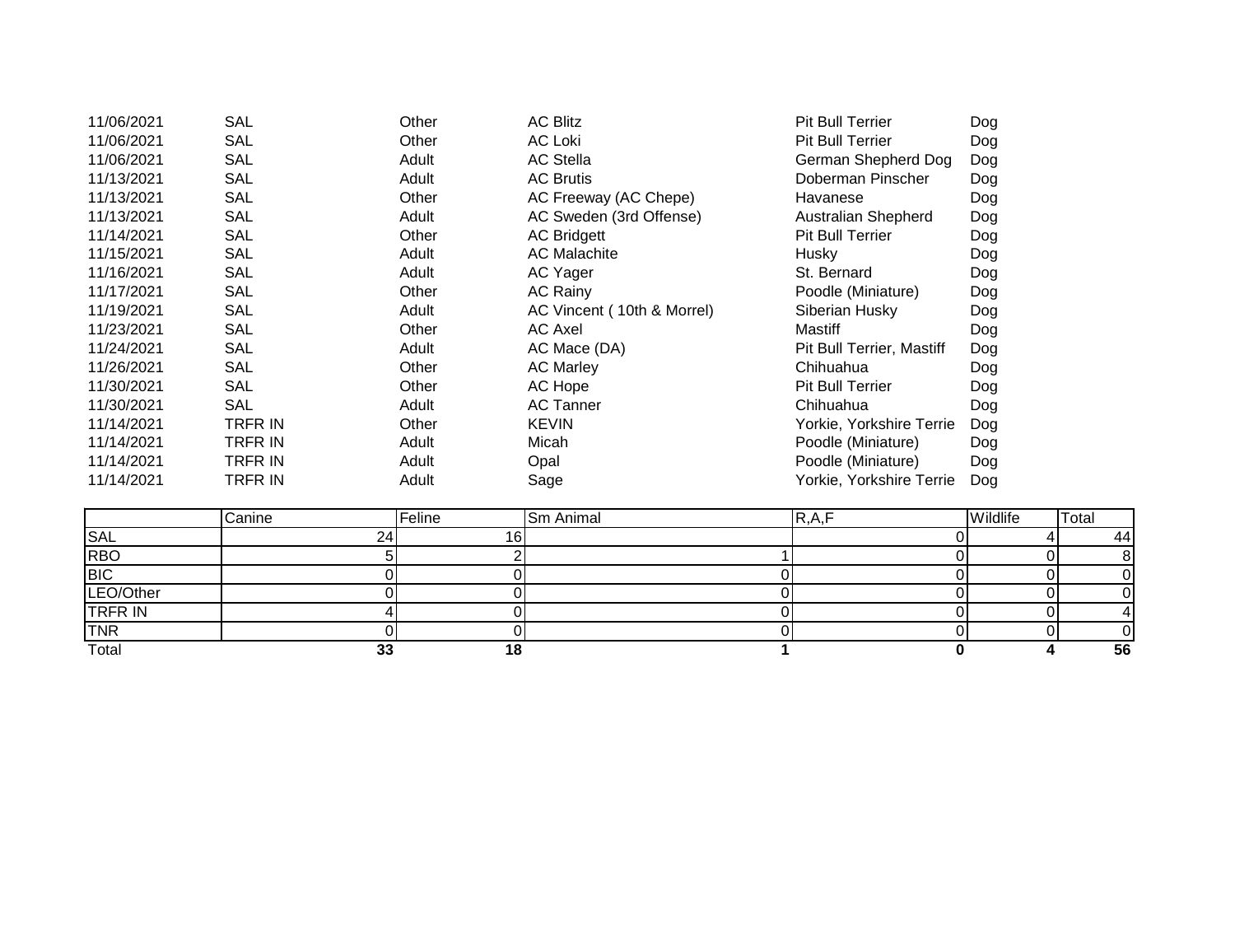AC Cecilia Tabby Available Cat 08/11/2021 AC Lia (17& Platte) **Example 2018** Domestic Short Hair, Tabby **Available** Cat Cat 05/30/2021 AC Odie (11th & Pebble) **Example 2008** Domestic Long Hair **Notation Cat** Cat 07/14/2021 AC Ralf Domestic Shorthair Available Cat 03/28/2021 Shadow (Sassy) **Example 2018** Domestic Short Hair **Cat** Cat Cat 07/16/2021 AC Sharon Tortoiseshell Available Cat 10/11/2021 A/C Snickers **Exercise Shorthair, Tabby Cat** Cat 07/19/2021 AC Sophia Siamese Available Cat 05/21/2021 AC Spice **Cat Cat** 20/29/2021 AC Webber **Cat** Cat 16/16/2021 **Domestic Short Hair** Cat Cat 16/16/2021 AC Zen Domestic Medium Hair, Tabby Available Cat 09/10/2021 AC Peyton Husky Available Dog 10/09/2021 Dakota (KJ) Pit Bull Terrier Available Dog 11/16/2020 Hank **Border Collie, Mixed Breed** Available Available Dog Dog 09/14/2020 Louie Labrador Retriever Available Dog 05/21/2020 Tank **Pit Bull Terrier, Husky Property Available** Dog Dog 01/08/2021 AC Asher Husky/Akita Available Dog 11/28/2021 AC Jayde Guinea Pig Available Small Animal 10/01/2021 AC Jerry (C Field) Gerbil Available Small Animal 06/21/2021 AC Reba Guinea Pig Available Small Animal 10/01/2021 AC Rolo Guinea Pig Available Small Animal 09/29/2021 AC Binx (Beau) **Example 2018** Domestic Short Hair **Foster to Adopt** Cat Cat 10/05/2021 AC Cooter **Tabby, Domestic Shorthair Tabby, Domestic Shorthair Foster to Adopt** Cat Cat 08/11/2021 AC Dudley (Freddy) **Example 2018** Domestic Short Hair Foster to Adopt Cat Cat 06/04/2021 AC Fia Tabby Foster to Adopt Cat 05/17/2021 AC Fred Cat the Siamese Shamese Simmun of the State of States of the Siamese Simmun of the Siamese Cat Cat the M AC Monty **Tabby** Tabby Tabby Tabby **Foster to Adopt** Cat Cat 08/17/2021 AC Poppy (Hardee's) **Domestic Mediumhair, Calico** Foster to Adopt Cat Cat 06/19/2021 AC Ramona Domestic Shorthair Foster to Adopt Cat 09/20/2021 AC Athena **Example 2018** German Shepherd Dog **Foster to Adopt** Dog Dog 07/16/2021 AC Flint (Max)(Finn) **Example 2018** Mixed Breed Mixed Breed Foster to Adopt Dog Dog 09/24/2021 AC Freeway **Example 20 Transformation** Havanese **Foster to Adopt** Poster to Adopt Dog 11/13/2021 AC Gracie **Example 2018** Pembroke Welsh Corgi **Foster to Adopt** Poster to Adopt Dog 10/12/2021 AC Macie Terriers (Small) Foster to Adopt Dog 10/07/2021 AC Taz Lhasa Apso Foster to Adopt Dog 10/12/2021 AC Yoda Chihuahua Foster to Adopt Dog 10/17/2021 Chinco (Harley) **Terrier (Unknown Type, Small)** Foster to Adopt Dog Dog 07/16/2021 Macho Husky Foster to Adopt Dog 05/12/2021 Novalea **Boxer, American Bulldog Foster to Adopt** Dog Dog 04/16/2021 AC Rowdy Bearded Dragon Foster to Adopt R, A, F 09/13/2021 Alice **American American** American American **Foster to Adopt** Small Animal 08/06/2021 AC Binks **Example 2018** Domestic Short Hair **Fostered** Fostered Cat Cat 10/19/2021 AC Boots **Example 20 The Strutter Cat** Cat 08/12/2021 Cat 08/12/2021 AC Chaos (Western Dr) Tabby, Domestic Short Hair Fostered Cat Cat 08/11/2021 AC Cosmo **Domestic Short Hair** Fostered Cat Cat 06/04/2021 AC Darcy **Example 20 Tortoiseshell**, Tabby **Fostered** Fostered Cat Cat 05/04/2021 AC Levi Domestic Shorthair, Tabby Fostered Cat 07/19/2021 AC Liam **Example 2018** Domestic Shorthair, Tabby **Fostered** Fostered Cat Cat 07/19/2021 AC Piper (Viper) **Example 2018** Domestic Short Hair **Fostered** Fostered Cat 4/30/2021 AC Lilly **Tabby, Domestic Short Hair Fostered** Cat Cat 08/11/2021 AC Pumba Domestic Shorthair Fostered Cat 06/21/2021 AC Rafiki **Example 2018** Domestic Short Hair **Fostered** Fostered Cat Cat 06/22/2021 AC Sanderson **Example 2018** Domestic Short Hair **Fostered** Fostered Cat Cat 10/19/2021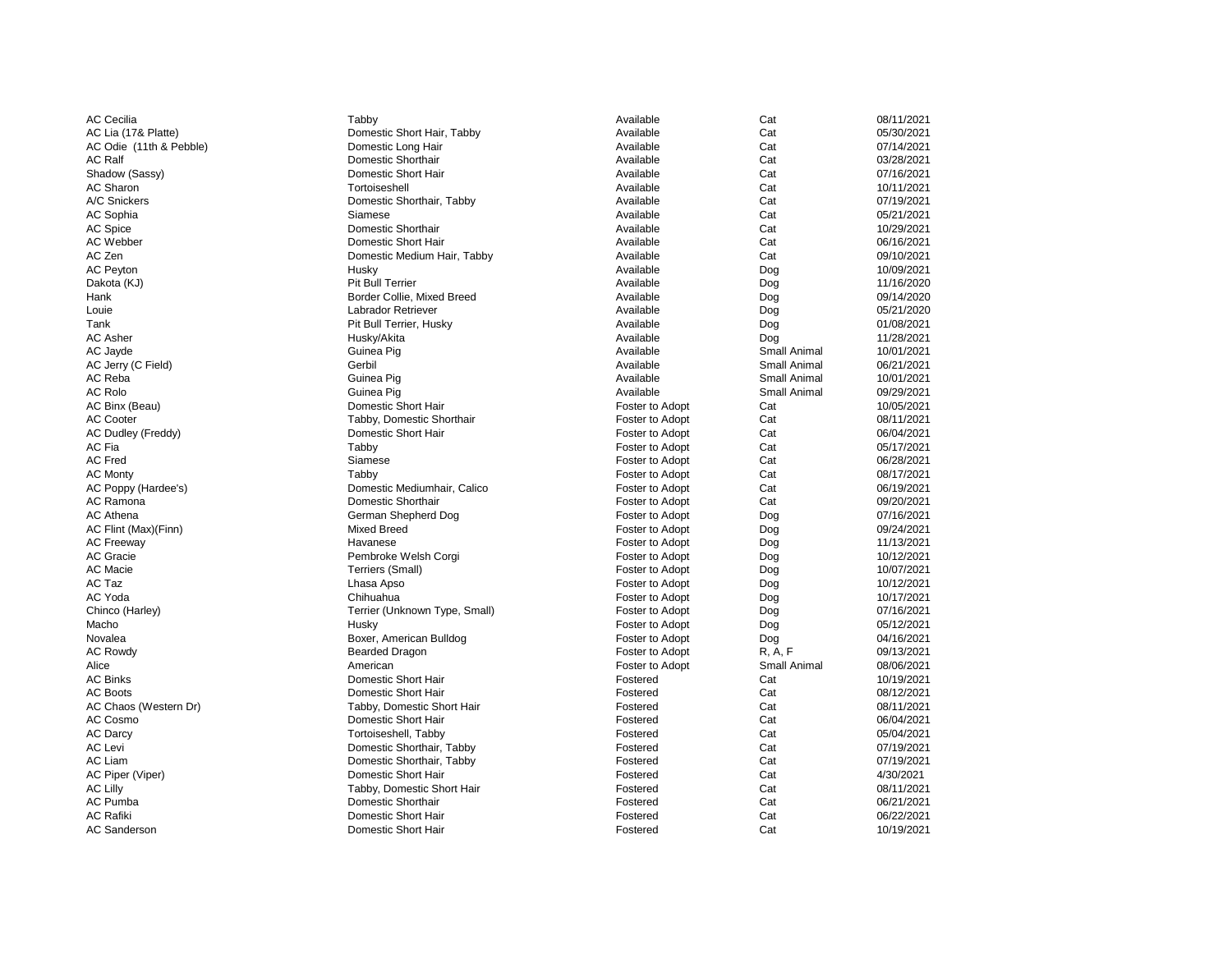| AC Skittles (Luna)                | <b>Domestic Shorthair</b>                     | Fostered | Cat                 | 04/20/2021 |
|-----------------------------------|-----------------------------------------------|----------|---------------------|------------|
| AC Spaz                           | Domestic Shorthair, Tabby                     | Fostered | Cat                 | 09/24/2021 |
| <b>AC Sunshine</b>                | Domestic Shorthair, Tabby                     | Fostered | Cat                 | 09/24/2021 |
| <b>AC Tabasco</b>                 | Domestic Shorthair, Tabby                     | Fostered | Cat                 | 09/28/2021 |
| AC Blue OS                        | Coonhound, Pointer                            | Fostered | Dog                 | 04/11/2021 |
| <b>AC Dallas</b>                  | <b>Australian Shepherd</b>                    | Fostered | Dog                 | 07/10/2021 |
| AC Maggie                         | <b>Brittany</b>                               | Fostered | Dog                 | 10/20/2021 |
| <b>AC Riley</b>                   | <b>Cavalier King Charles Spaniel</b>          | Fostered | Dog                 | 11/17/2021 |
| <b>AC Scout</b>                   | <b>Labrador Retriever</b>                     | Fostered | Dog                 | 10/31/2021 |
| Diva                              | Yorkie, Yorkshire Terrie, Poodles (All Types) | Fostered | Dog                 | 01/20/2021 |
| Gertrude                          | <b>Boxer</b>                                  | Fostered | Dog                 | 09/17/2021 |
| AC Opal                           | Poodle (Miniature)                            | Fostered | Dog                 | 11/14/2021 |
| AC Sage                           | Yorkie, Yorkshire Terrie                      | Fostered | Dog                 | 11/14/2021 |
| Sheldon (Oliver)                  | <b>Mixed Breed</b>                            | Fostered | Dog                 | 09/10/2020 |
| <b>AC Twinkie</b>                 | Guinea Pig                                    | Fostered | <b>Small Animal</b> | 11/28/2021 |
| <b>AC Cream Kitten</b>            | <b>Domestic Short Hair</b>                    | Fostered | Cat                 | 10/08/2021 |
| AC Beardie 5 (FPD210912) copy #4  | <b>Bearded Dragon</b>                         | Fostered | R, A, F             | 05/27/2021 |
| AC Lenny                          | Guinea Pig                                    | Fostered | <b>Small Animal</b> | 10/13/2021 |
| AC Ziggy                          | Guinea Pig                                    | Fostered | <b>Small Animal</b> | 10/13/2021 |
| AC Georgia                        | Domestic Longhair                             | Fostered | Cat                 | 05/03/2021 |
| AC Ace                            | Rottweiler                                    | Hold     | Dog                 | 06/10/2021 |
| <b>AC Angel</b>                   | <b>Pit Bull Terrier</b>                       | Hold     | Dog                 | 08/18/2021 |
| <b>AC Rockie</b>                  | <b>Pit Bull Terrier</b>                       | Hold     | Dog                 | 08/18/2021 |
| <b>AC Rosie</b>                   | <b>Pit Bull Terrier</b>                       | Hold     | Dog                 | 03/06/2021 |
| AC Hope                           | <b>Pit Bull Terrier</b>                       | Hold     | Dog                 | 11/30/2021 |
| <b>AC Splinter</b>                | Rat                                           | Hold     | <b>Small Animal</b> | 07/23/2021 |
| <b>AC Adolph</b>                  | <b>Domestic Short Hair</b>                    | Intake   | Cat                 | 09/08/2021 |
| <b>AC Alfred</b>                  | Domestic Longhair                             | Intake   | Cat                 | 07/10/2021 |
| Archer                            | <b>Domestic Shorthair</b>                     | Intake   | Cat                 | 08/11/2021 |
| <b>AC Birdie</b>                  | <b>Domestic Short Hair</b>                    | Intake   | Cat                 | 10/15/2021 |
| <b>AC Blue</b>                    | <b>Domestic Short Hair</b>                    | Intake   | Cat                 | 09/11/2021 |
| AC Cleo                           | <b>Domestic Shorthair</b>                     |          | Cat                 | 09/17/2021 |
|                                   |                                               | Intake   |                     |            |
| <b>AC Chocolate DSH</b>           | <b>Domestic Short Hair</b>                    | Intake   | Cat                 | 11/03/2021 |
| AC Cupid (OS)                     | <b>Domestic Shorthair</b>                     | Intake   | Cat                 | 11/27/2021 |
| <b>AC Drake</b>                   | <b>Domestic Short Hair</b>                    | Intake   | Cat                 | 09/13/2021 |
| <b>AC Fiona</b>                   | Domestic Short Hair                           | Intake   | Cat                 | 09/20/2021 |
| AC Haze                           | Domestic Short Hair                           | Intake   | Cat                 | 10/02/2021 |
| AC DSH CAT (1700 E 5th)           | <b>Domestic Short Hair</b>                    | Intake   | Cat                 | 09/29/2021 |
| AC Lila BIC                       | <b>Domestic Short Hair</b>                    | Intake   | Cat                 | 09/11/2021 |
| <b>AC Lucy</b>                    | <b>Domestic Short Hair</b>                    | Intake   | Cat                 | 10/24/2021 |
| AC Orange Tabby (Spring St Omaha) | Tabby                                         | Intake   | Cat                 | 11/16/2021 |
| <b>AC Flynn</b>                   | <b>Domestic Short Hair</b>                    | Intake   | Cat                 | 10/15/2021 |
| <b>AC Marshmellow</b>             | Domestic Short Hair                           | Intake   | Cat                 | 11/02/2021 |
| <b>AC Nevelle</b>                 | Tabby                                         | Intake   | Cat                 | 10/30/2021 |
| <b>AC Peanut</b>                  | Domestic Long Hair                            | Intake   | Cat                 | 10/31/2021 |
| AC DMH Cat (West 9th)             | Domestic Mediumhair                           | Intake   | Cat                 | 11/20/2021 |
| AC Orange Tabby Kitten            | Tabby                                         | Intake   | Cat                 | 11/09/2021 |
| <b>AC Tigy</b>                    | Domestic Shorthair                            | Intake   | Cat                 | 09/27/2021 |
| AC Tabby (North Broad St)         | <b>Domestic Short Hair</b>                    | Intake   | Cat                 | 11/03/2021 |
| <b>AC Violet</b>                  | <b>Domestic Short Hair</b>                    | Intake   | Cat                 | 09/11/2021 |
| AC Wanda                          | Domestic Long Hair                            | Intake   | Cat                 | 10/12/2021 |
| <b>AC Female Tabby</b>            | Tabby                                         | Intake   | Cat                 | 10/29/2021 |
| <b>AC Phoebe</b>                  | <b>DSH</b>                                    | Intake   | Cat                 | 11/28/2021 |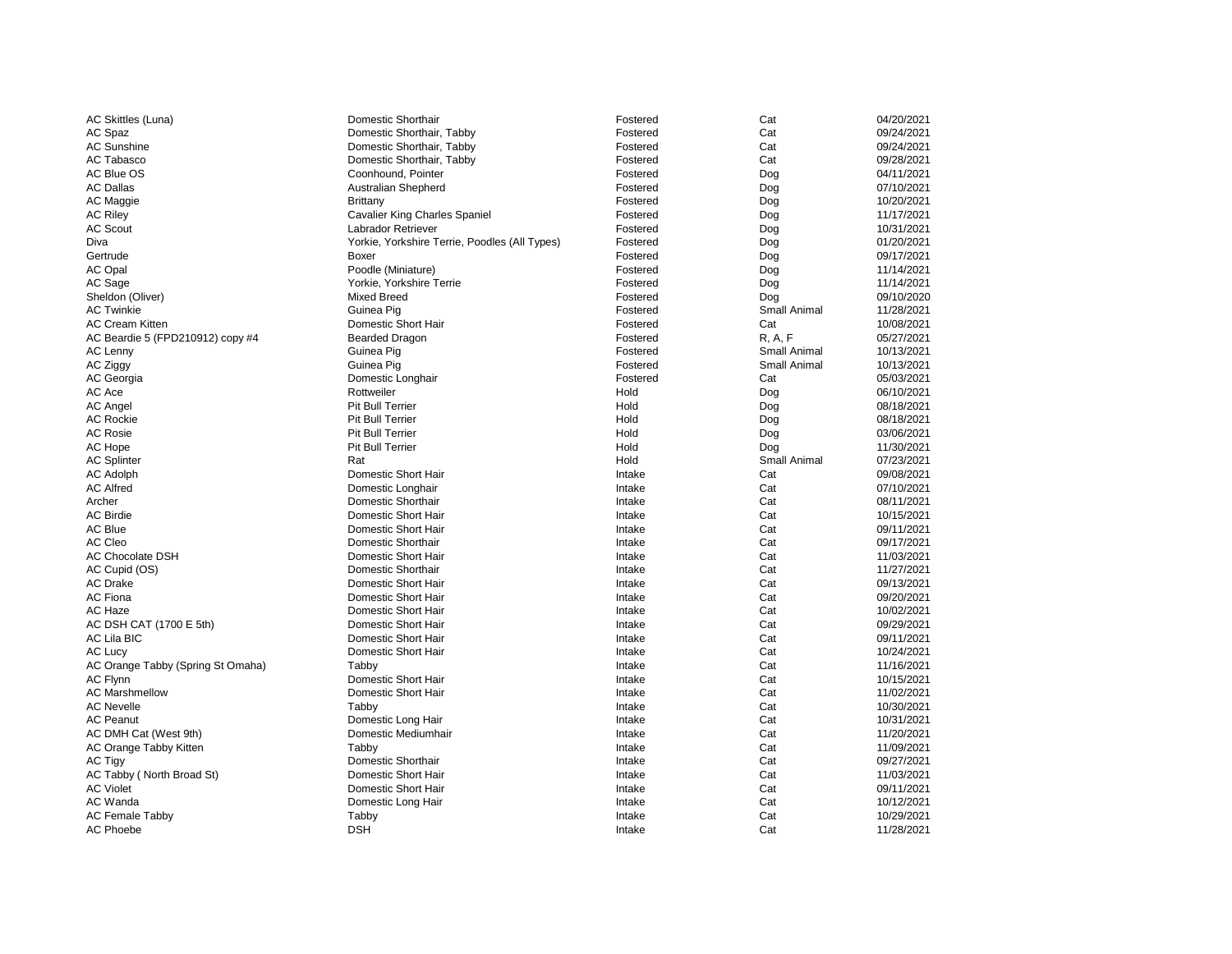| <b>AC Daphne</b>                          | <b>DLH</b>                            | Intake | Cat                 | 11/30/2021 |
|-------------------------------------------|---------------------------------------|--------|---------------------|------------|
| <b>AC Apollo</b>                          | Husky                                 | Intake | Dog                 | 10/30/2021 |
| AC Aspen                                  | Blue Heeler, Australian Shepherd      | Intake | Dog                 | 10/16/2021 |
| <b>AC Baker</b>                           | <b>Staffordshire Bull Terrier</b>     | Intake | Dog                 | 09/16/2021 |
| <b>AC Bonez</b>                           | <b>Pit Bull Terrier</b>               | Intake | Dog                 | 10/15/2021 |
| <b>AC Bridgett</b>                        | <b>Pit Bull Terrier</b>               | Intake | Dog                 | 11/14/2021 |
| <b>AC Brutis</b>                          | Doberman Pinscher                     | Intake | Dog                 | 11/13/2021 |
| <b>AC Daisey</b>                          | German Shepherd Dog, Beagle           | Intake | Dog                 | 10/30/2021 |
| <b>AC Denver</b>                          | <b>Blue Heeler</b>                    | Intake | Dog                 | 10/16/2021 |
| AC Georgia                                | <b>Labrador Retriever</b>             | Intake | Dog                 | 09/18/2021 |
| AC Karma (Sinclair Military & Clarmar St) | <b>Pit Bull Terrier</b>               | Intake | Dog                 | 11/04/2021 |
| <b>AC Loki</b>                            | Pit Bull Terrier                      | Intake | Dog                 | 11/06/2021 |
| AC Mace (DA)                              | <b>Pit Bull Terrier, Mastiff</b>      | Intake | Dog                 | 11/24/2021 |
| <b>AC Mufasa</b>                          | German Shepherd Dog                   | Intake | Dog                 | 09/29/2021 |
| AC Rex                                    | <b>Pit Bull Terrier</b>               | Intake | Dog                 | 10/18/2021 |
| AC Lab X (Regency)                        | <b>Labrador Retriever</b>             | Intake | Dog                 | 11/01/2021 |
| AC Sam                                    | German Shepherd Dog, Pit Bull Terrier | Intake | Dog                 | 09/29/2021 |
| <b>AC Sox</b>                             | Chinese Crested, Boston Terrier       | Intake | Dog                 | 10/19/2021 |
| AC Vincent (10th & Morrel)                | Siberian Husky                        | Intake | Dog                 | 11/19/2021 |
| AC Zoey                                   | Chihuahua                             | Intake | Dog                 | 10/30/2021 |
| <b>Jacks</b>                              | Pembroke Welsh Corgi                  | Intake | Dog                 | 10/12/2021 |
| <b>AC KEVIN</b>                           | Yorkie, Yorkshire Terrie              | Intake | Dog                 | 11/14/2021 |
| AC Micah                                  | Poodle (Miniature)                    | Intake | Dog                 | 11/14/2021 |
| <b>AC Tanner</b>                          | Chihuahua                             | Intake | Dog                 | 11/30/2021 |
| <b>AC Axel</b>                            | <b>Mastiff</b>                        | Intake | Dog                 | 11/23/2021 |
| AC Leo                                    | Pomeranian                            | Intake | Dog                 | 11/30/2021 |
| AC Brown/white rabbit                     | Lop-Eared                             | Intake | <b>Small Animal</b> | 10/11/2021 |

|                                     | IAVB∟ | .  | — | Hold/Boarding | <b>Intake</b> | <b>Total</b>        |
|-------------------------------------|-------|----|---|---------------|---------------|---------------------|
| Canine                              |       |    |   |               | $\sim$ $\sim$ | ドド                  |
| Feline                              |       |    |   |               | ററ<br>∠∪      | $\sim$ $\sim$<br>◡◡ |
| <b>ISA</b>                          |       |    |   |               |               | 1 O                 |
| $\mathsf{IR},\mathsf{A},\mathsf{F}$ |       |    |   |               |               |                     |
| <b>T</b> otal                       |       | ~~ |   |               |               | $\sqrt{2}$<br>טטו   |

| 1/30/2021 |
|-----------|
| 0/30/2021 |
| 0/16/2021 |
| 9/16/2021 |
| 0/15/2021 |
| 1/14/2021 |
| 1/13/2021 |
| 0/30/2021 |
| 0/16/2021 |
| 9/18/2021 |
| 1/04/2021 |
| 1/06/2021 |
| 1/24/2021 |
| 9/29/2021 |
| 0/18/2021 |
| 1/01/2021 |
| 9/29/2021 |
| 0/19/2021 |
| 1/19/2021 |
| 0/30/2021 |
| 0/12/2021 |
| 1/14/2021 |
| 1/14/2021 |
| 1/30/2021 |
| 1/23/2021 |
| 1/30/2021 |
| 0/11/2021 |
|           |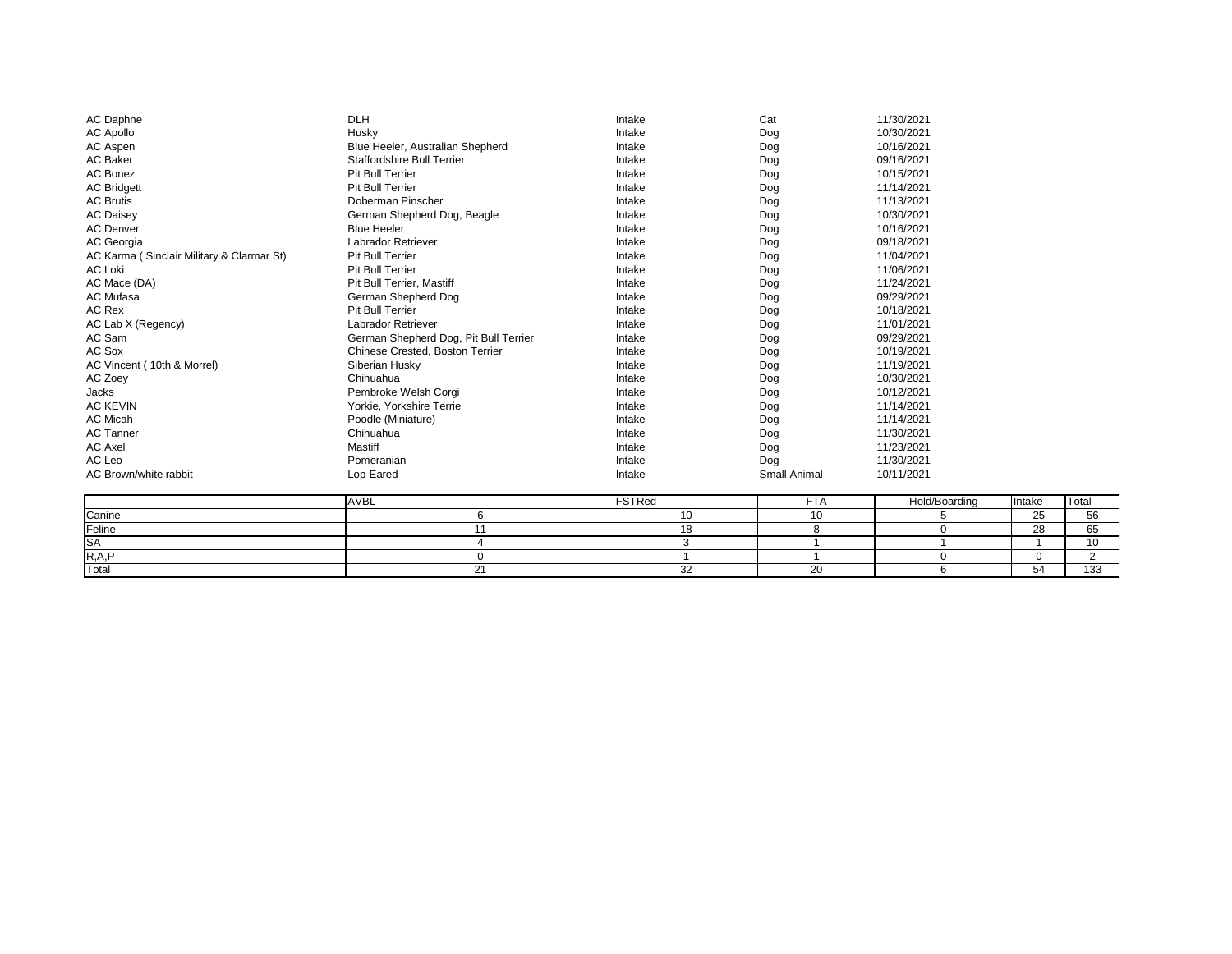## OUTCOME REPORT NOVEMBER 2021

|            | Outtake Date Outtake Type Pet Name |                                  | Pet Breed                                 | Pet Type                 | Pet Age |
|------------|------------------------------------|----------------------------------|-------------------------------------------|--------------------------|---------|
| 11/01/2021 | Adopted                            | AC Piper (Viper)                 | <b>Domestic Shorthair</b>                 | Cat                      | Senior  |
| 11/01/2021 | Adopted                            | AC Pumba                         | <b>Domestic Shorthair</b>                 | Cat                      | Kitten  |
| 11/10/2021 | Adopted                            | <b>AC Butternut</b>              | Domestic Medium Hair                      | Cat                      | Kitten  |
| 11/15/2021 | Adopted                            | <b>AC Pretzel</b>                | <b>Domestic Shorthair</b>                 | Cat                      | Adult   |
| 11/22/2021 | Adopted                            | <b>AC Silas</b>                  | Domestic Medium Hair                      | Cat                      | Kitten  |
| 11/22/2021 | Adopted                            | AC Jack/Chilli                   | <b>Domestic Shorthair</b>                 | Cat                      | Young   |
| 11/01/2021 | Adopted                            | Hoss (Buddy)                     | Pointer                                   | Dog                      |         |
| 11/07/2021 | Adopted                            | <b>AC Asher</b>                  | Husky, Akita                              | Dog                      | Young   |
| 11/12/2021 | Adopted                            | <b>Dexter</b>                    | <b>Pit Bull Terrier</b>                   | Dog                      |         |
| 11/14/2021 | Adopted                            | Shadow                           | Staffordshire Bull Terrier, Boxer         | Dog                      | Adult   |
| 11/15/2021 | Adopted                            | <b>AC Briggs</b>                 | Rottweiler                                | Dog                      | Young   |
| 11/16/2021 | Adopted                            | <b>AC Cooper</b>                 | Labrador Retriever, Catahoula Leopard Dog | Dog                      | Adult   |
| 11/16/2021 | Adopted                            | <b>AC Cricket</b>                | Jack Russell Terrier, Rat Terrier         | Dog                      | Adult   |
| 11/29/2021 | Adopted                            | <b>AC Little Bit</b>             | Poodle (Miniature)                        | Dog                      | Senior  |
| 11/29/2021 | Adopted                            | AC Tillie (Ezra)                 | German Shepherd Dog                       | Dog                      | Adult   |
| 11/16/2021 | Adopted                            | AC SHAW Beardie 1 (FPD210912)    | <b>Bearded Dragon</b>                     | Reptile, Amphibian, Fish |         |
| 11/08/2021 | Deceased                           | AC Gray Tabby (Deceased)         | Domestic Short Hair                       | Cat                      |         |
| 11/08/2021 | Deceased                           | AC Orange Tabby (Deceased)       | Domestic Short Hair                       | Cat                      |         |
| 11/18/2021 | Deceased                           | AC Grey & White Tabby (Deceased) | Tabby                                     | Cat                      | Adult   |
| 11/24/2021 | Deceased                           | AC Grey & Black Deseased Cat     | Domestic Short Hair                       | Cat                      | Adult   |
| 11/29/2021 | Deceased                           | <b>AC Tiger Stripe Cat</b>       | Domestic Short Hair                       | Cat                      |         |
| 11/02/2021 | <b>RTO</b>                         | <b>AC Peanut</b>                 | Domestic Long Hair                        | Cat                      | Adult   |
| 11/23/2021 | <b>RTO</b>                         | AC Leo                           | Siamese                                   | Cat                      | Adult   |
| 11/02/2021 | <b>RTO</b>                         | AC Jack (HWY 30 By Old Lakes)    | Doberman Pinscher                         | Dog                      |         |
| 11/02/2021 | <b>RTO</b>                         | <b>AC Charlie</b>                | Husky                                     | Dog                      | Adult   |
| 11/03/2021 | <b>RTO</b>                         | <b>AC Shadow</b>                 | Shih Tzu                                  | Dog                      | Senior  |
| 11/05/2021 | <b>RTO</b>                         | <b>AC Scooter</b>                | <b>Bichon Frise</b>                       | Dog                      | Adult   |
| 11/06/2021 | <b>RTO</b>                         | <b>AC Nudder</b>                 | <b>Cocker Spaniel</b>                     | Dog                      | Senior  |
| 11/08/2021 | <b>RTO</b>                         | <b>AC Blitz</b>                  | <b>Pit Bull Terrier</b>                   | Dog                      |         |
| 11/09/2021 | <b>RTO</b>                         | <b>AC Loki</b>                   | <b>Pit Bull Terrier</b>                   | Dog                      | Young   |
| 11/13/2021 | <b>RTO</b>                         | AC Sweden (3rd Offense)          | <b>Australian Shepherd</b>                | Dog                      | Adult   |
| 11/15/2021 | <b>RTO</b>                         | <b>AC Malachite</b>              | Husky                                     | Dog                      | Adult   |
| 11/17/2021 | <b>RTO</b>                         | AC Yager                         | St. Bernard                               | Dog                      | Adult   |
| 11/17/2021 | <b>RTO</b>                         | <b>AC Rainy</b>                  | Poodle (Miniature)                        | Dog                      | Senior  |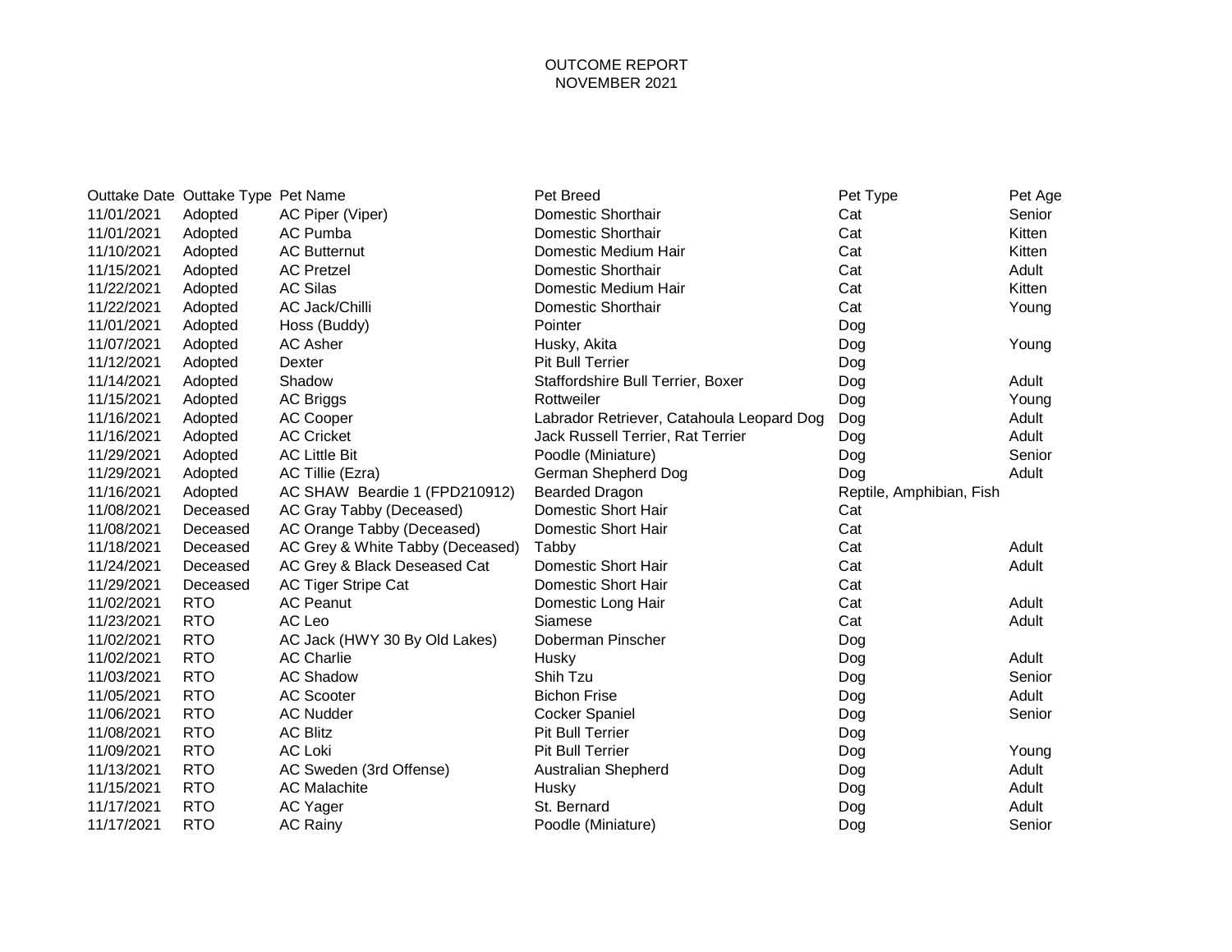## OUTCOME REPORT NOVEMBER 2021

| 11/27/2021 | <b>RTO</b>      | <b>AC Marley</b>          | Chihuahua                       | Dog            | Adult  |
|------------|-----------------|---------------------------|---------------------------------|----------------|--------|
| 11/15/2021 | <b>RTO</b>      | <b>AC Marvin</b>          | Domestic Long Hair              | Cat            | Kitten |
| 11/06/2021 | <b>RTO</b>      | <b>AC Stella</b>          | German Shepherd Dog             | Dog            | Adult  |
| 11/24/2021 | <b>TRFR OUT</b> | AC Brown Tabby (1100 N I) | Domestic Short Hair             | Cat            | Adult  |
| 11/13/2021 | <b>TRFR OUT</b> | AC Male Tabby (E 5th St)  | Domestic Short Hair             | Cat            | Adult  |
| 11/04/2021 | TRFR OUT        | AC Male Tabby             | Domestic Short Hair             | Cat            | Adult  |
| 11/27/2021 | <b>TRFR OUT</b> | <b>AC Male Torbie</b>     | Tabby                           | Cat            | Adult  |
| 11/04/2021 | <b>TRFR OUT</b> | <b>AC Tortie Cat</b>      | Tortoiseshell                   | Cat            | Adult  |
| 11/11/2021 | <b>TRFR OUT</b> | AC Goose                  | Goose                           | Wildlife/Other |        |
| 11/24/2021 | <b>TRFR OUT</b> | AC Chicken #1 (East 5th)  | Chicken                         | Wildlife/Other |        |
| 11/24/2021 | <b>TRFR OUT</b> | AC Chicken #2 (East 5th)  | Chicken                         | Wildlife/Other |        |
| 11/04/2021 | <b>TRFR OUT</b> | AC Sox                    | Chinese Crested, Boston Terrier | Dog            |        |
| 11/22/2021 | <b>TRFR OUT</b> | <b>AC Possum</b>          | Possum                          | Wildlife/Other |        |
|            |                 |                           |                                 |                |        |

|             | Canine | Feline | <b>Sm Animal</b> | $\mathbf{u}$ , $\mathbf{u}$ , $\mathbf{u}$ | Wildlife/Other   Total |                 |
|-------------|--------|--------|------------------|--------------------------------------------|------------------------|-----------------|
| <b>IRTO</b> |        |        |                  |                                            | ΩI                     | 16              |
| Adopted     |        |        |                  |                                            | ΩI                     | 16 <sub>1</sub> |
| <b>TRFR</b> |        |        |                  |                                            |                        | 10 <sub>1</sub> |
| DOA/Euth    |        |        |                  |                                            |                        |                 |
| Total       | 23     | 19     |                  |                                            |                        | 47              |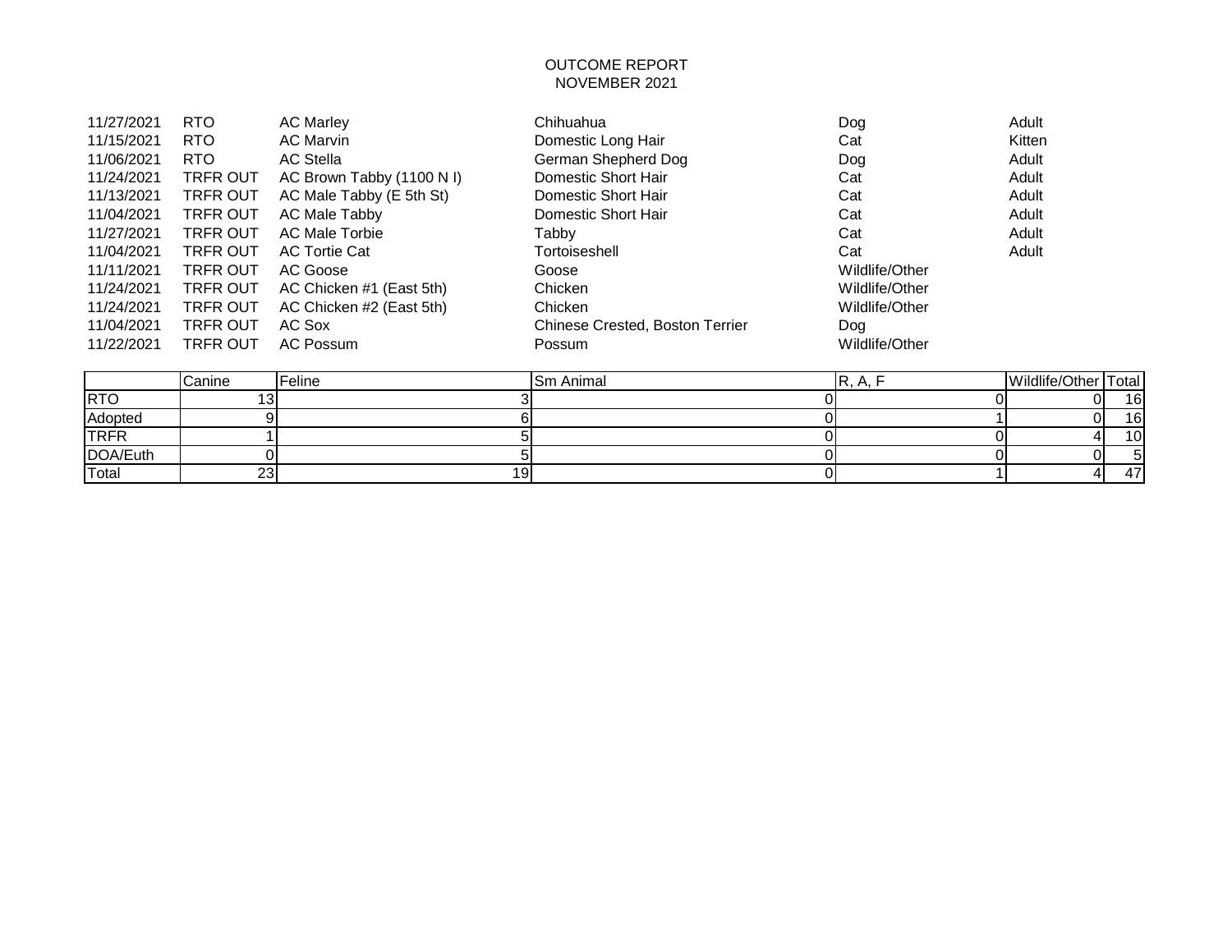## FHI ACTIVITY SUMMARY NOV 2021

| <b>TOTAL CALLS</b>   |                      | 15             |
|----------------------|----------------------|----------------|
|                      | <b>CITY</b>          | 13             |
|                      | <b>COUNTY</b>        | $\overline{2}$ |
|                      |                      |                |
|                      | DOMESTIC ANIMAL      | 12             |
|                      | <b>WILDLIFE</b>      | 3              |
|                      |                      |                |
|                      | <b>REGULAR HOURS</b> | 13             |
|                      | <b>AFTER HOURS</b>   | 2              |
|                      |                      |                |
|                      |                      |                |
| MICROCHIPS SOLD      |                      | 3              |
|                      |                      |                |
| <b>LICENSES SOLD</b> |                      | 5              |
|                      |                      |                |
| <b>COMPLAINTS</b>    |                      | 0              |
|                      |                      |                |
| <b>TOTAL STRAYS</b>  |                      | 44             |
|                      |                      |                |
| <b>TNR PROJECTS</b>  | <b>PENDING</b>       | 0              |
|                      | <b>IN PROGRESS</b>   | 0              |
|                      | <b>CLOSED</b>        | 0              |
|                      |                      |                |